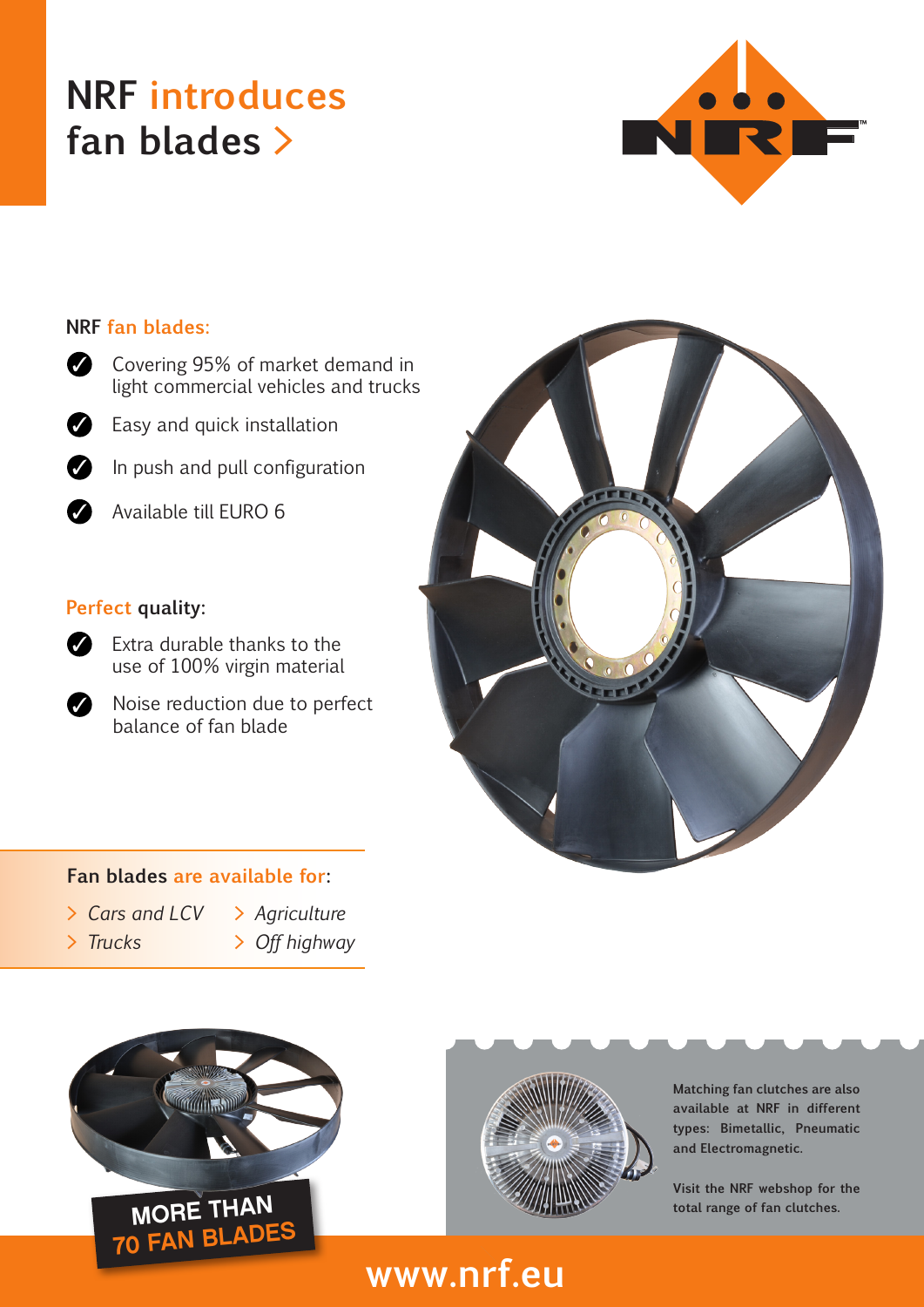

## **NRF fan blades product range >**

| <b>NRF</b><br>product nr. | O.E. numbers                | <b>Application</b>                 | Matching fan clutch                   |  |  |  |
|---------------------------|-----------------------------|------------------------------------|---------------------------------------|--|--|--|
|                           |                             |                                    |                                       |  |  |  |
| 49823                     | 1224800                     | DAF 75CF 02/1998>                  | 49049                                 |  |  |  |
| 49818                     | 1315854                     | DAF 75CF/85CF/95XF                 | 49049 / 49060 / 49052 / 49032         |  |  |  |
| 49819                     | 1308285 / 1399180 / 1448197 | DAF 75CF/85CF/CF85 02/1998>        | 49059 / 49052 / 49035 / 49062         |  |  |  |
| 49822                     | 1338736                     | DAF 95XF 01/1997>                  | 49126                                 |  |  |  |
| 49825                     | 1742538 / 1782348           | DAF CF 10/2005-05/2013             |                                       |  |  |  |
| 49820                     | 1426265 / 1448200           | DAF CF 75 02/1998>                 | 49123                                 |  |  |  |
| 49824                     | 1644886                     | DAF CF85/XF105                     | 49146                                 |  |  |  |
| 49854                     | 1354979                     | <b>IVECO 4 series</b>              | 49079                                 |  |  |  |
| 49847                     | 504154349                   | IVECO Daily $06/2006$              |                                       |  |  |  |
| 49846                     | 500333136 / 504024647       | IVECO Daily 07/1999-08/2011        |                                       |  |  |  |
| 49844                     | 98468663                    | <b>IVECO Eurocargo 01/1991&gt;</b> | 49067                                 |  |  |  |
| 49849                     | 500353523                   | IVECO Eurocargo $01/1991$          | 49078 / 49156                         |  |  |  |
| 49850                     | 98468151                    | IVECO Eurocargo 01/1991>           | 49106                                 |  |  |  |
| 49842                     | 504069656                   | IVECO Eurocargo 09/2000>           | 49096                                 |  |  |  |
| 49848                     | 504029737                   | <b>IVECO Eurocargo 09/2000&gt;</b> | 49056                                 |  |  |  |
| 49853                     | 9042050506 / A9042050506    | IVECO Eurocargo 09/2000>           | 49061                                 |  |  |  |
| 49841                     | 5006009431 / 504135421      | IVECO Eurotech 01/1992>            | 49087 / 49044                         |  |  |  |
| 49840                     | 5001862894 / 503137211      | IVECO Stralis 06/2003>             | 49102 / 49093 / 49029                 |  |  |  |
| 49843                     | 41213992 / 504026023        | IVECO Stralis $06/2003$            | 49013 / 49015 / 49011 / 49030         |  |  |  |
| 49845                     | 504235059                   | <b>IVECO Stralis/Trakker</b>       | 49017 / 49022 / 49068                 |  |  |  |
| 49865                     | 51066010257                 | MAN E2000 05/2000>                 | 49111                                 |  |  |  |
| 49826                     | 51066010263                 | MAN F2000 01/1994>                 | 49005                                 |  |  |  |
| 49817                     | 51066010250 / 51066010256   | MAN F90 05/1990>                   | 49036 / 49088 / 49020                 |  |  |  |
| 49828                     | 51066010178                 | MAN G90 09/1987>                   | 49047                                 |  |  |  |
| 49830                     | 51066010177 / 51066010230   | MAN G90 09/1987>                   | 49047                                 |  |  |  |
| 49833                     | 51066010266                 | MAN L2000/M2000L 10/1993>          | 49129                                 |  |  |  |
| 49827                     | 51066010200 / 51066010261   | MAN M90 08/1988>                   | 49094                                 |  |  |  |
| 49834                     | 51066010258                 | MAN M90 08/1988>                   | 49094                                 |  |  |  |
| 49813                     | 51066010275                 | MAN TGA 04/2000>                   | 49001                                 |  |  |  |
| 49829                     | 51066010268                 | MAN TGA 04/2000>                   | 49018                                 |  |  |  |
| 49832                     | 51066010273 / 51066010279   | MAN TGA/TGL/TGM/TGS/TGX 04/2000>   | 49043 / 49004                         |  |  |  |
| 49831                     | 51066010283                 | MAN TGA/TGS/TGX 04/2000>           | 49019                                 |  |  |  |
| 49801                     | 0032054506 / A0032054506    | MERCEDES Actros 04/1996>           | 49010 / 49021 / 49009 / 49016 / 49070 |  |  |  |
| 49802                     | 0032050106 / A0032050106    | MERCEDES Actros 04/1996>           | 49082                                 |  |  |  |
| 49804                     | 0032050006 / A0032050006    | MERCEDES Actros 04/1996>           | 49010 / 49039                         |  |  |  |
| 49803                     | 0032054206 / A0032054206    | MERCEDES Actros 04/1996-10/2002    | 49082                                 |  |  |  |
| 49851                     | 0032053106 / A0032053106    | MERCEDES Actros 04/1996-10/2002    | 49069                                 |  |  |  |
| 49810                     | 9042050106 / A9042050106    | MERCEDES Atego2 10/2004>           | 49063                                 |  |  |  |
| 49807                     | 9042050406 / A9042050406    | MERCEDES Atego2/Axor2 10/2004>     | 49089                                 |  |  |  |
| 49806                     | 0032053606 / A0032053606    | MERCEDES Axor 01/2002-10/2004      | 49028                                 |  |  |  |
| 49805                     | 9062050606 / A9062050606    | MERCEDES Axor/Atego                | 49024 / 49066                         |  |  |  |
| 49800                     | 0032052906 / A0032052906    | <b>MERCEDES Conecto O345</b>       |                                       |  |  |  |
| 49816                     | 0005000364 / 6340060250     | MERCEDES Integro/Travego/Tourismo  |                                       |  |  |  |

**Available in:**

**www.nrf.eu**

 $\bigcirc$ 

nrf.eu